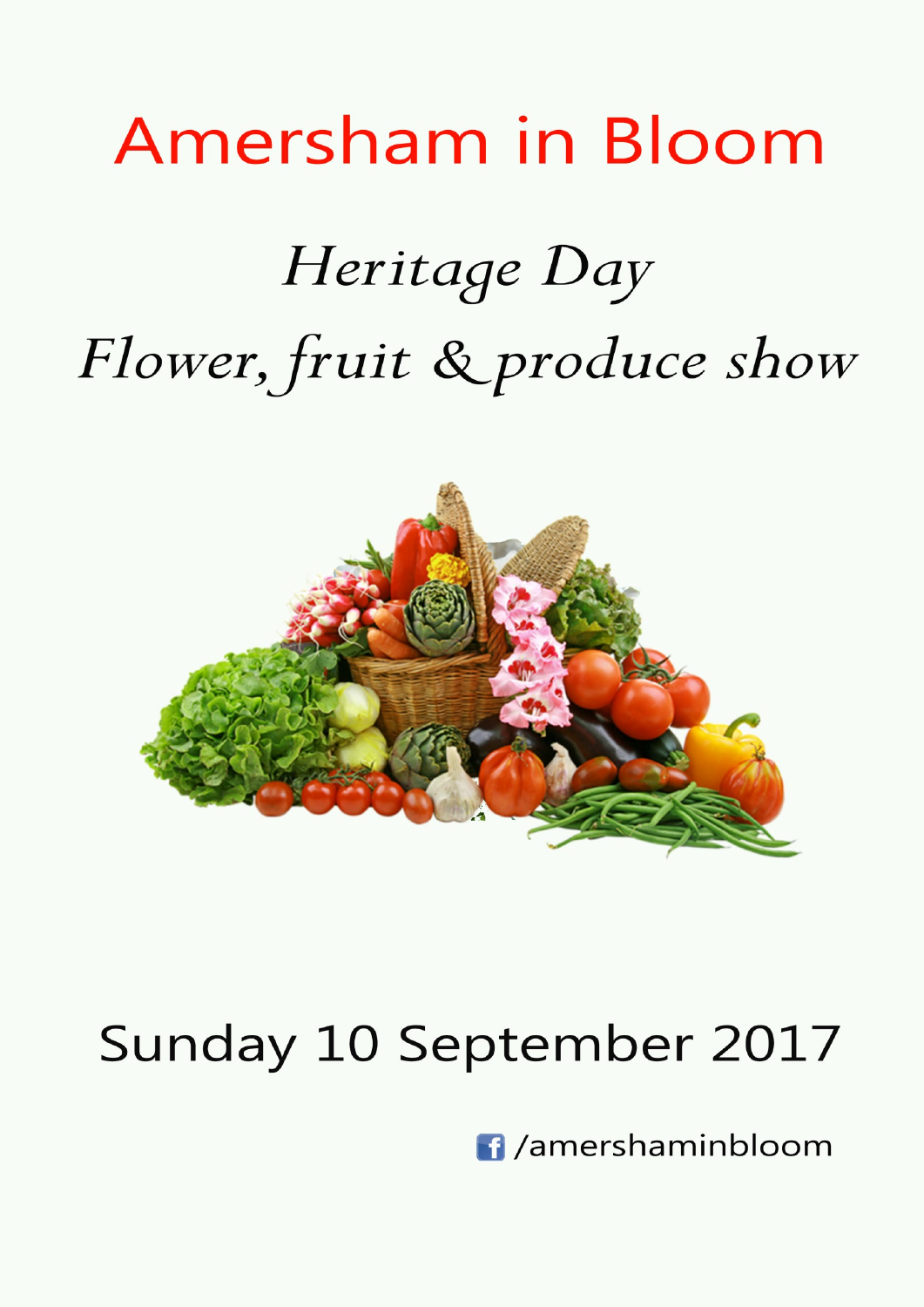The Amersham in Bloom Flower, fruit and produce show is to be held under the Market Hall, Market Square at Amersham Heritage Day, Old Amersham on Sunday 10 September.

**The Schedule** lists the classes to enter the show. Everyone is welcome with special classes for children.

#### **Show Enquiries** to:

Steve Catanach, tel 01494434000 stevec@amersham-tc.gov.uk

#### **Rules for the exhibitors**

- 1 This is an open show and anyone may enter. There are no fees. Show cards and rosettes will be awarded to the winner in each class.
- 2. All produce must have been grown by the exhibitor. For the cookery section the item must have been made by the exhibitor. In the junior section help may be given.
- 3. Only one exhibit per person per class is allowed.
- 4. Entries must be lodged using the entry form overleaf, with Steve Catanach (contact details listed above) by 4pm on Friday 08 September, or by posting an entry form to Amersham Town Council, Flint Barn Court, Church Street, Amersham HP7 0DB or to the Amersham Community Centre, Chiltern Avenue, Amersham HP6 5AH
- 5. Entries must be staged between 9.30am and 12.00pm on show day. We do have some vases available; please ask when making your entry.
- 6. Judging will take place between 12.30pm-1.15pm. Only judges and stewards are allowed under the Market Hall whilst judging is in progress. Once judging has finished the show will be open for public viewing.
- 7. Please leave your exhibits in place until 5.00pm. Anything not claimed by 6pm will be taken home by the show organiser.
- 8. Due care will be taken of all exhibits. However all exhibits and personal property etc will be at the risk of the exhibitor and the organisers will not be liable for loss or damage or for any personal injury due to any cause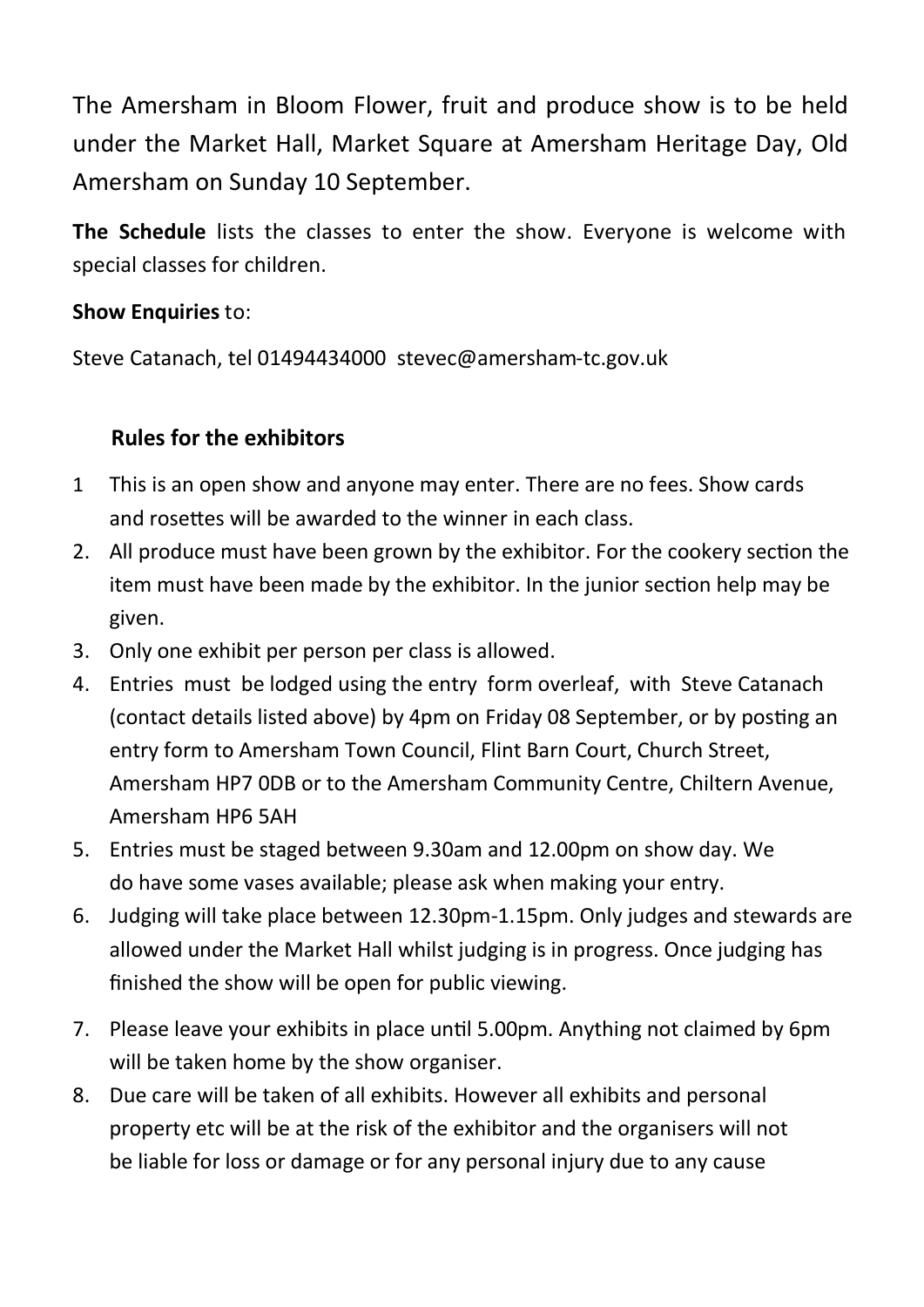# **Section A– Open to all and grown by the exhibitor**

# **Vegetables**

- 1 Long courgettes (3)
- 2 Round courgettes (3)
- 3 Patty Pan courgettes (3)
- 4 Parsnips (3)
- 5 Ripe cherry tomatoes (8) any variety
- 6 Carrots (3)
- 7 Potatoes (3) any variety
- 8 Onions (5) any variety
- 9 Runner beans (6)
- 10 French Beans (6)
- 11 Stems of chard (5)
- 12 Globe beetroot (3)
- 13 Small marrow (2); max 35cm long
- 14 Longest runner bean

### **Fruit**

15 Blackberries (10 on a plate) 16 Raspberries (10 on a plate) 17 Cooking apples (3) 18 Desert Apples (4)

19 Pears (3)

20 Plums or Greengages (6)

# **Flowers & Plants**

- 21 One specimen flower with foliage
- 22 Three flowers with foliage
- 23 A vase of Dahlias, maximum six blooms with foliage
- 24 A vase of Asters, maximum six stems
- 25 A vase of Mixed flowers (no more than 8 stems)
- 26 A house plant in bloom
- 27 An indoor foliage plant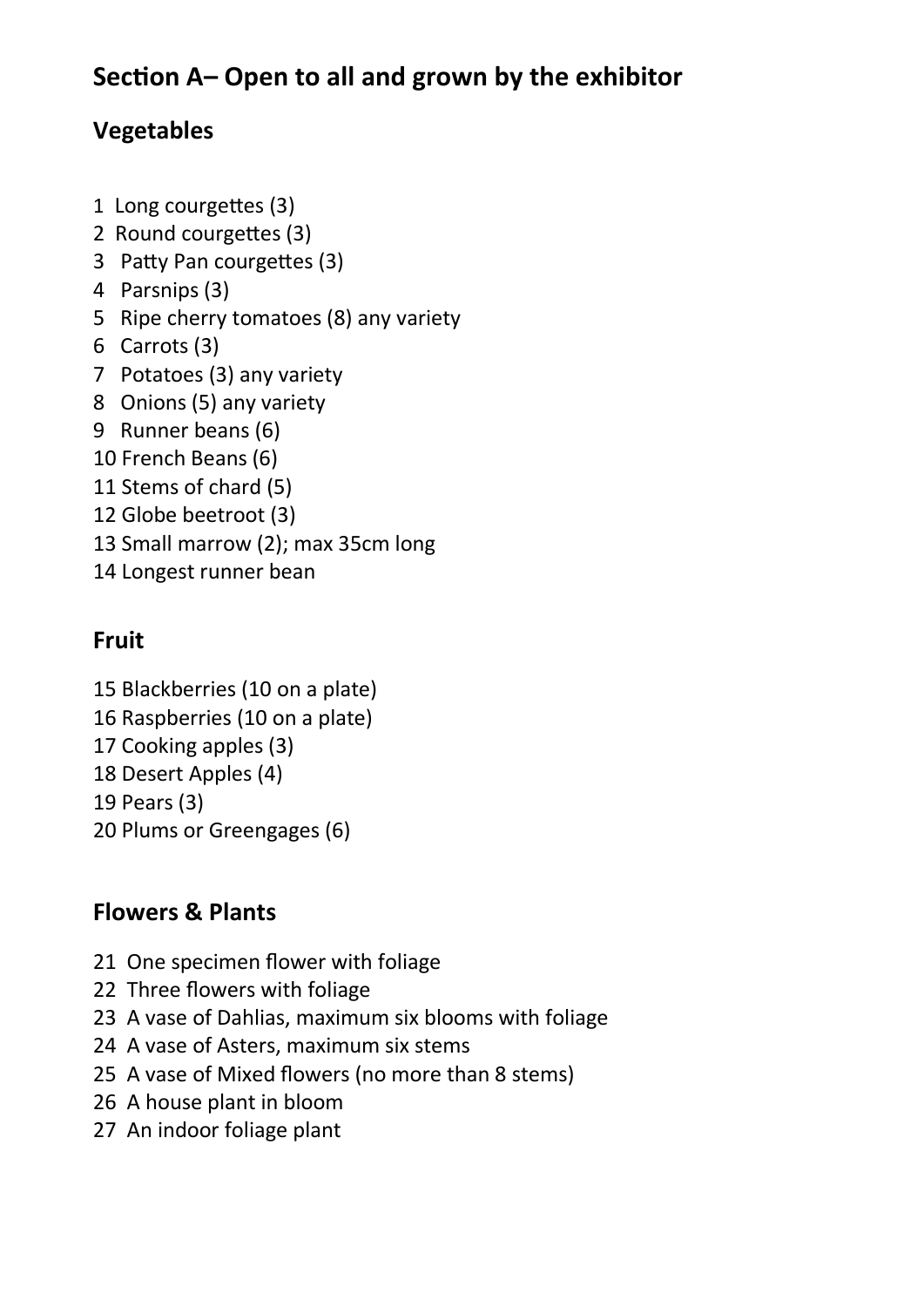# **Section B– Cookery**

- 28 Jar of homemade soft fruit jam 29 Jar of homemade stone fruit jam 30 Jar of homemade chutney 31 Jar of pickle 32 Six savoury oat biscuits; see recipe 33 Cherry and almond cake; see recipe
- 34 Six cup cakes

# **Section C– Children's Section**

#### **Under 6**

- 35 A decorated egg box
- 36 A finger painting (max size A3)
- 37 A decorated digestive biscuit (shop bought biscuit)

#### **6-10 years**

- 38 A family of decorated eggs
- 39 Four cakes or biscuits made from cereal
- 40 How many items beginning with the letter S you can fit into a large match box

#### **11-16 years**

- 41 Four jam tarts
- 42 Design for a computer game cover
- 43 An original design in lego up to 300mm x 300mm in size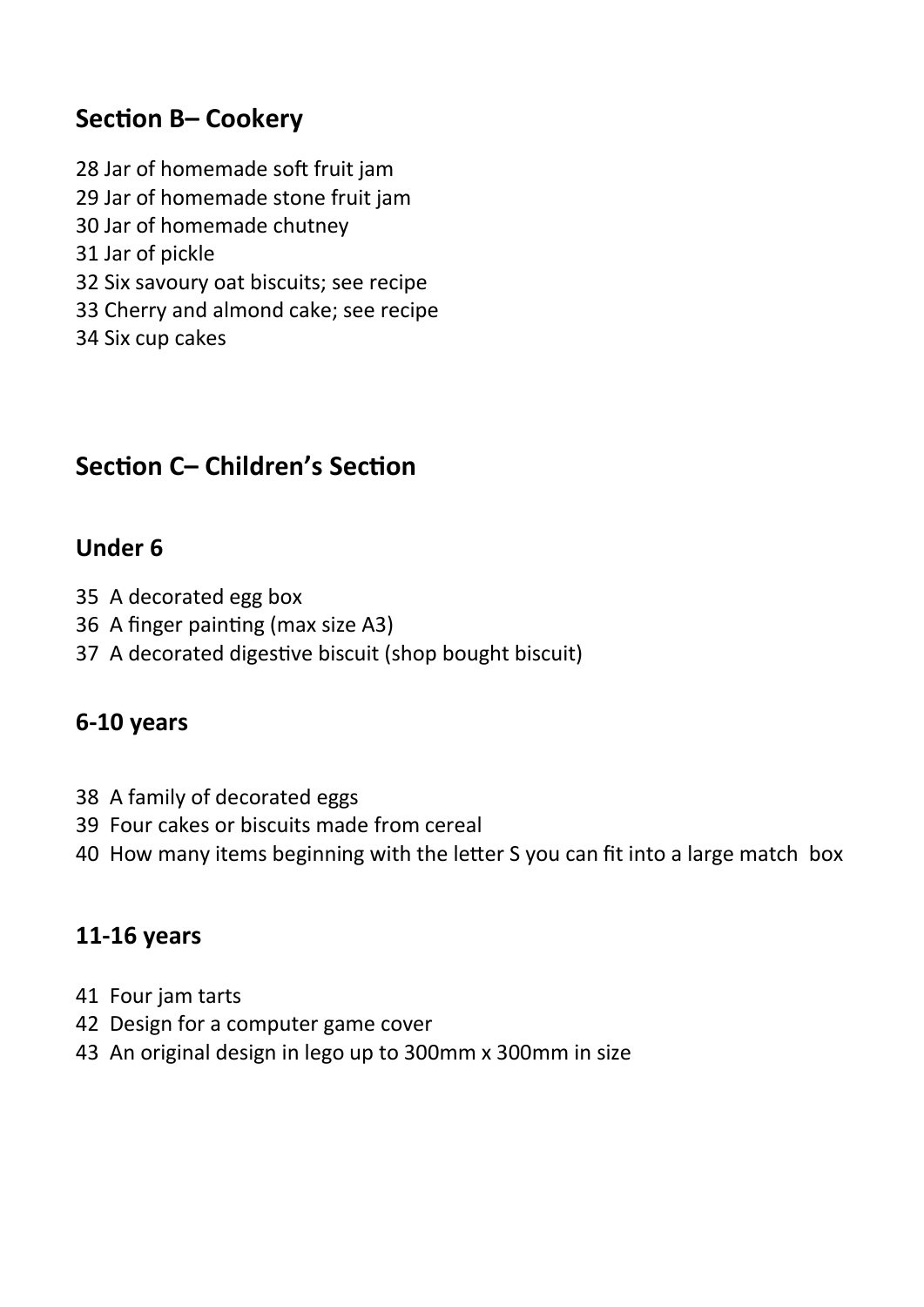# **Recipe 1. Cherry and Almond Cake**

#### Ingredients

200g glacé cherries 175g block butter at room temp 175g golden caster sugar 3 large eggs whisked lightly 175g plain flour 1/2 level teaspoon baking powder 75g ground almonds A few drops of almond extract 1 dessert spoon of milk

#### Method

Pre heat the oven to 180 degrees (gas mark 4).

Grease and line an 18 cm round cake tin

Prepare the cherries by patting dry and cutting into four.

Cream the butter and sugar together, gradually beat in the eggs Sieve the flour and baking powder together and fold into the mixture.

Toss two thirds of the cherries in the ground almonds then fold both into the mix Add one or two drops of almond extract and the milk.

Transfer to the prepared tin and level off the surface Scatter the reserved cherries on the top and poke them just under the surface with a teaspoon.

Bake for 50 mins then cover with foil and bake for a further 10 mins until the centre is springy to the touch.

Cool in the tin for 15 mins before turning out.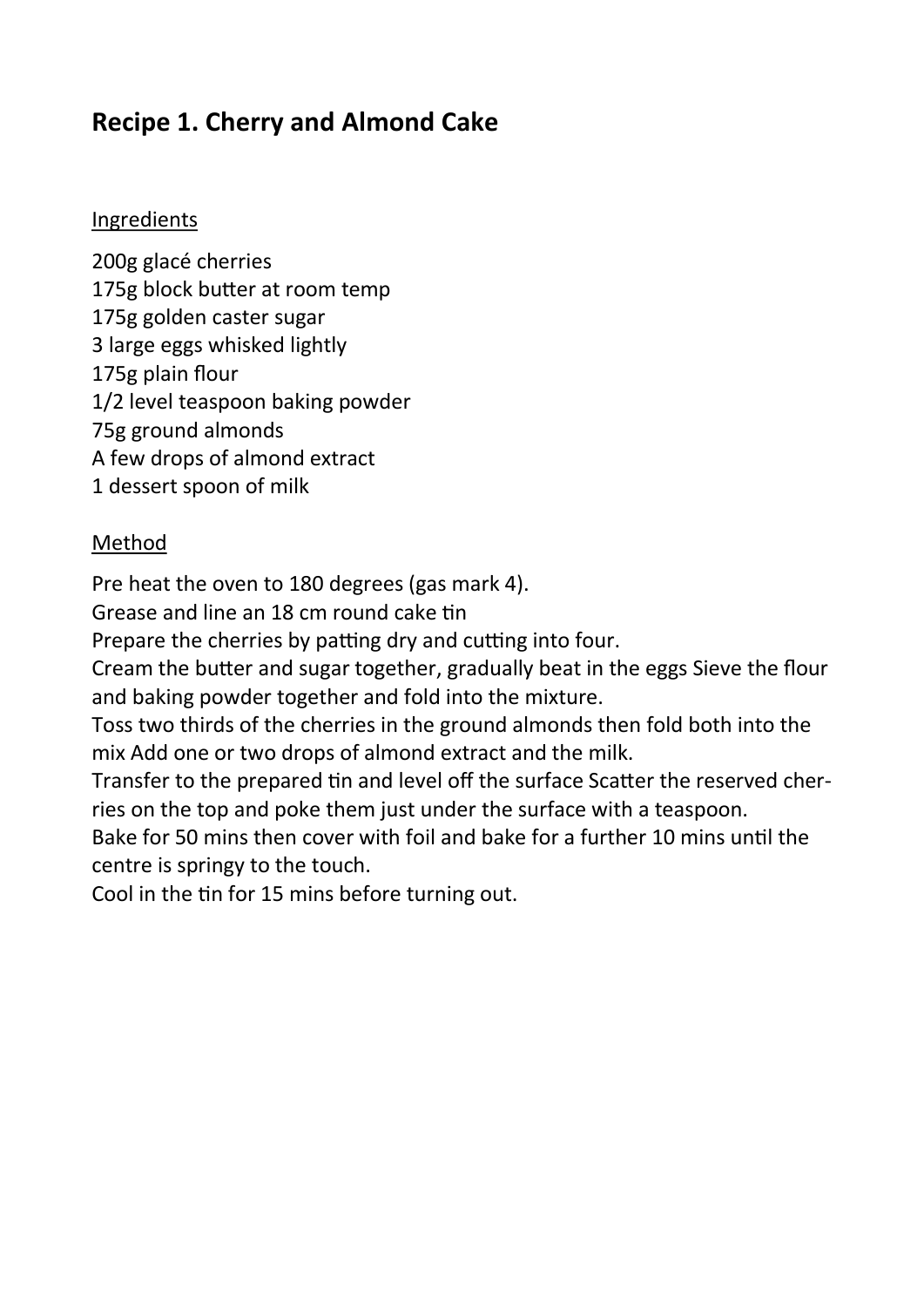### **Recipe 2. Oat Cakes**

#### Ingredients

75g wholemeal flour 1 tsp baking powder 75g porridge oats 75g sugar 75g butter 1 tbsp golden syrup 1 tbsp milk

#### Method

Preheat the oven to 180C/fan 160C/gas 4. Line a baking tray with baking parchment.

Sift flour into a bowl. Mix in baking powder, porridge oats and sugar.

Melt butter, syrup and milk in a saucepan or in the microwave and stir until heated through.

Add to the premixed dry ingredients. Mix until well combined.

Spoon onto a baking tray and shape into rounds.

Bake in preheated oven for 10 to 15 minutes, or until golden brown. Leave to cool for 5 minutes before removing from tray